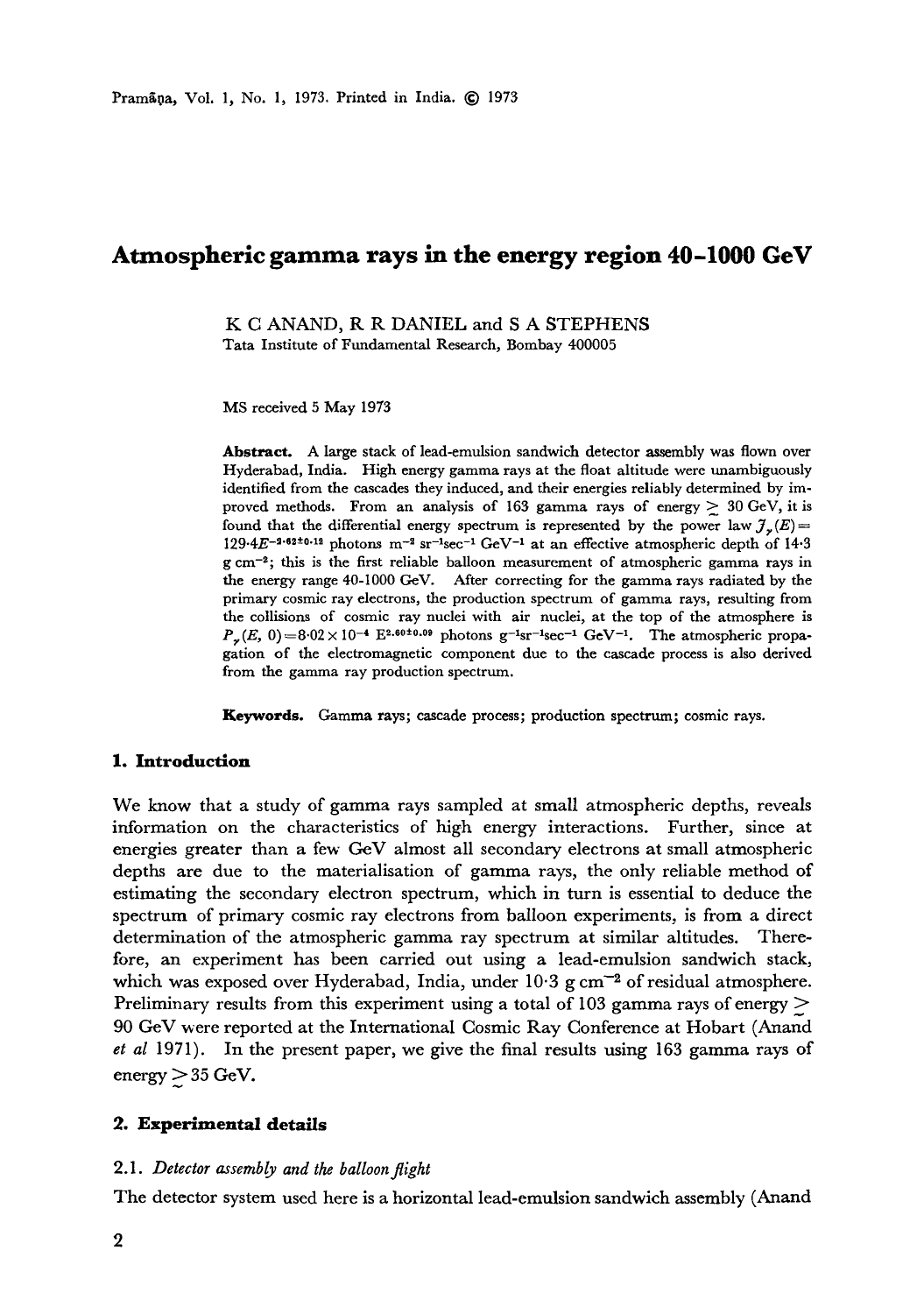*et al* 1970), consisting of an upper block of pure emulsions 1 "8 cm thick having 30 Ilford G-5 pellicles, followed by 16 alternate layers of 600  $\mu$ m thick G-5 pellicles and lead sheets; the top lead sheet was 1 mm thick followed by 9 of 2 mm and 6 of 3 mm (figure 1). The detector assembly had an area of  $45 \text{ cm} \times 30 \text{ cm}$  and had a total depth of 8"3 radiation lengths (r.1). While the upper emulsion block preserved the very distinct advantages of a pure emulsion stack for unique identification of gamm ray events, the lead-emulsion sandwich, in which the electromagnetic cascades develop rapidly, served as the detector and energy discriminator.

The above unit weighing about 100 kg was flown horizontally in a balloon launched from Hyderabad, India (vertical geomagnetic threshold rigidity 16"9 GV) on May 4, 1968. The assembly was flipped through  $180^\circ$  when the balloon reached the ceiling altitude, whereafter it floated at a constant altitude of 10"3 mb for a duration of 352 minutes. The flipping of the assembly permits the rejection of all events recorded during the period of ascent of the balloon. The detector assembly was stored in the inverted position before the flight, and the emulsion layers were reshuffled immediately after the flight.

## 2.2. *Microscope scanning and identification of events*

Each emulsion plate was cut into three parts of equal size 15 cm  $\times$  30 cm; they are referred to as A, B and C series. Systematic and careful microscope scanning of emulsions was carried out under a total magnification of X 225 at two depths, for *events*  with more than about 5 tracks within an equivalent circle of diameter 100  $\mu$ m and having zenith angles between  $15^{\circ}$  and  $65^{\circ}$ . As shown in figure 1, the scanning was first carried out at a depth of  $3.2$  r.l (Scan I--Layer I) and the second at a depth of 2-4 r.l (Scan II--Layer II). All events obtained in Scan I were traced up through successive emulsions and those originating as electron pairs in the pure emulsion block, and moving down with no associated parallel track, were identified as due to gamma rays. In the case of events from Scan II, only those which were not picked up in Scan I were traced towards the pure emulsion block. In this manner a total of 257 gamma ray events were identified.



Figure 1. Schematic drawing of the emulsionlead sandwich assembly. Layers marked I and II correspond to the emulsion plates in which the first and second scannings were respectively carried **out.**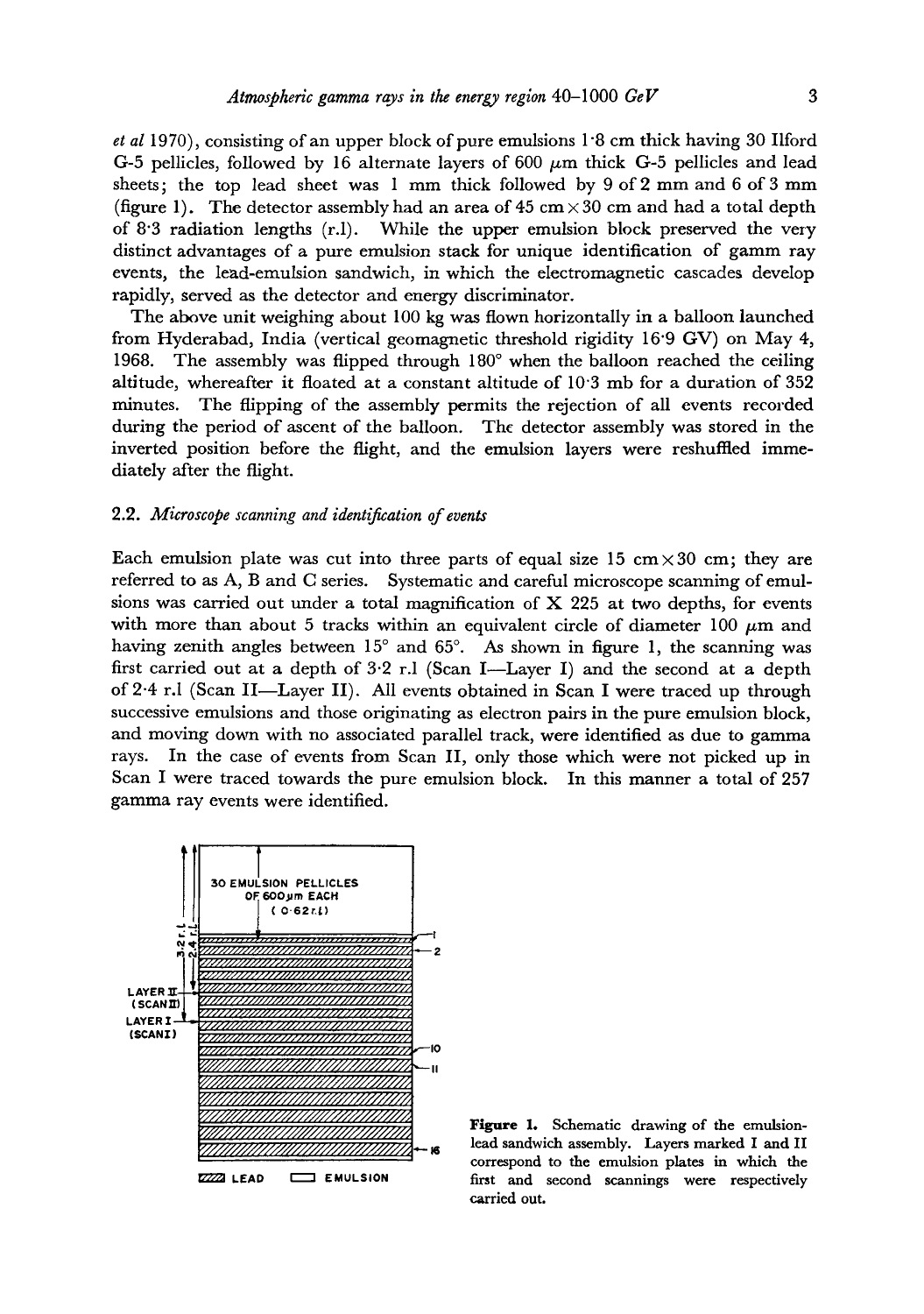## 2.3. *Energy estimation*

In our earlier experiments (Anand *et al* 1968; Stephens 1970) we estimated the energy of the gamma rays by comparing the number of tracks at the cascade maximum in the detector assembly with that expected on the basis of theoretical calculations of Kidd and Nishimura (1964). Experimentally, the number of tracks at the cascade maximum was obtained from the smooth transition curve constructed by using the visual counts of the number of tracks within a circle of suitable radius,  $r$ , about the cascade axis at various depths in the detector. Two experimental criteria adopted in counting tracks at each depth were: (i) the tracks should have angles  $\leq 10^{\circ}$  with respect to the shower axis; and (ii) the shower axis is defined by the weighted centre of the tracks constituting the core of the cascade.

However, it has been pointed out by Anand and Stephens (1971) that in our experiment, as also in many others, the use of the theoretical calculations of Kidd and Nishimura (1964) leads to systematic errors in the energy estimation, since the experimental criteria followed do not match with the requirements of the theoretical calculations, namely: (a) the calculations relate to the number of tracks of *all angles*  with respect to the shower axis in a circle of given radius  $r$ ; (b) the incident direction of the gamma ray defines the axis of the cascade; and (c) the detector assembly can be approximated by a homogeneous medium with a suitable radiation length for propagating the cascade. None of the three conditions apply to our experiment. (Our calculations reveal in the case of events at the 10w energy end of our study that the centroid of all tracks is sometimes found to be displaced from the incident gamma ray direction by distances comparable to the radius of the circle used for counting the tracks). In order to overcome these shortcomings we have made new and rigorous calculations for computing the number of tracks at the cascade maximum by simulating gamma ray initiated showers by Monte Carlo method for the actual detector configuration and incorporating all experimental criteria. The present calculations are made for gamma rays of energies 30, 50, 100, 200 and 500 GeV. The number of tracks at the cascade maximum were then determined from the smoothened transition curve constructed from these calculations in a manner identical to the experimental procedure. In figure 2, we show our calculated most probable number of tracks within a circle of radius 68  $\mu$ m at the maximum in the transition curve, as a function of the gamma ray energy.



Figure 2. The calculated number of electron tracks at the cascade maximum making angles  $\leq 10^{\circ}$  to the direction of the primary, and lying within a circle of radius 68  $\mu$ m about the weighted centre of the tracks, plotted against gamma ray energy.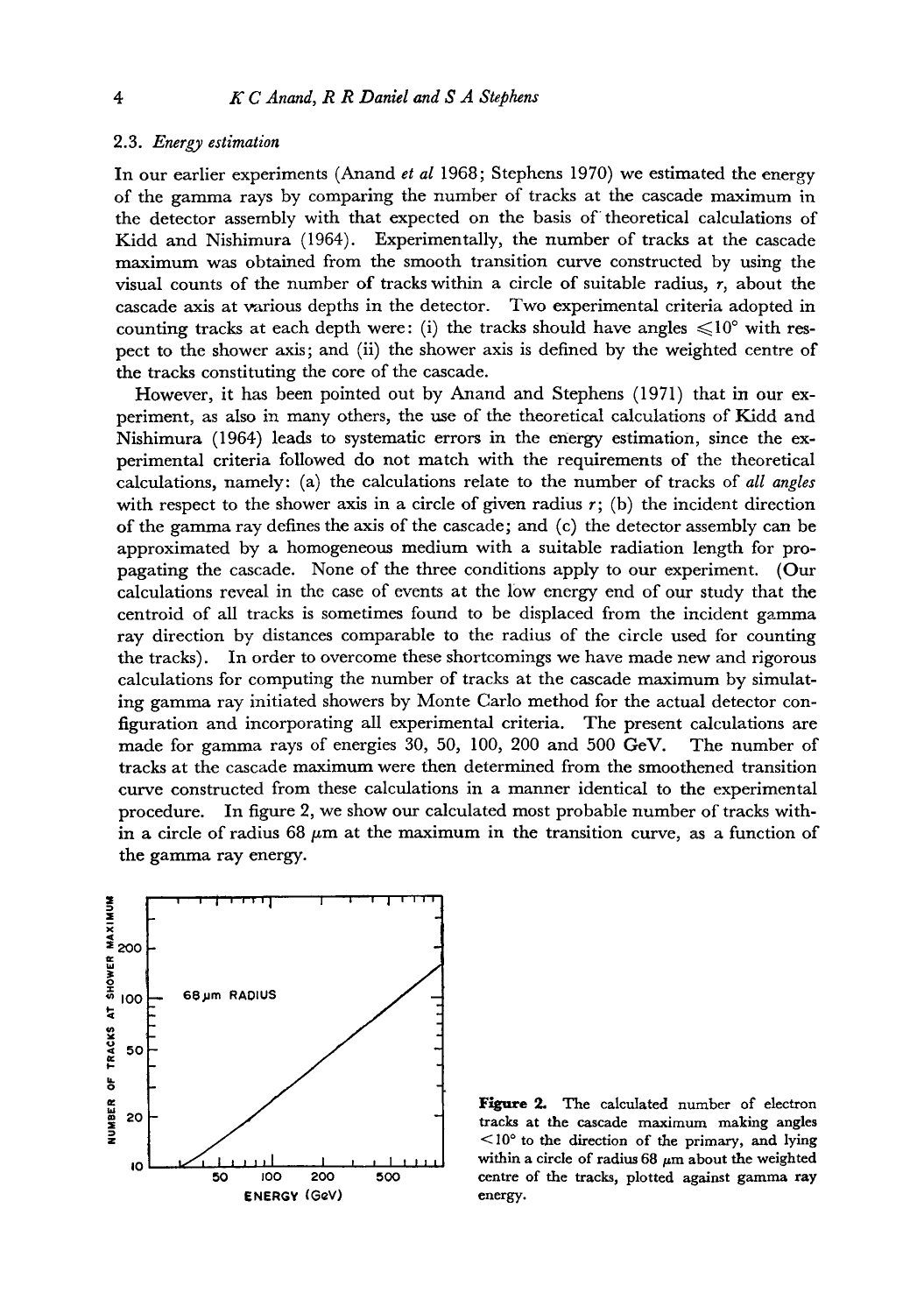From a comparison of the energy estimates derived from the present calculations and those of Kidd and Nishimura (1964) as a function of energy, it is noticed that the calculations of the latter applied to our experiment lead to a systematic overestimation amounting to 35 per cent at about 30 GeV, gradually decreasing to 15 per cent at about 100 GeV; beyond 200 GeV, their calculations predict systematically lower energies, the underestimation at about 500 GeV being about 10 per cent. This effect can be understood as follows: At all energies experimental criterion (i) leads to the rejection of a few tracks with angles  $>10^{\circ}$  to the axis and therefore to lower energy estimates. However, at low energies, i.e.  $\lt$ 100 GeV, there are two effects both compensating for this underestimation. Of these, the first is due to criterion (ii) and the second to the large fluctuations in the position of the cascade maximum leading to a higher number of tracks at the maximum for an individual cascade compared to that for the average case.

In the present experiment, we have made use of the curve in figure 2 obtained from our calculations to determine the energy of the cascade. In view of the extensive improvements we have introduced in the calculations, we expect no further systematic error remaining in our energy estimation. The error due to statistical fluctuations is found to be about 25 per cent irrespective of the energy within the range we are concerned here.

## 2.4 *Detection Probability*

The probability of observing an event during the microscope examination of the nuclear emulsions will depend on the detection probability defined by the minimum number of tracks  $n_L$  in the scan layer as required by the observer, and his scanning efficiency. However, the final selection of events will also depend on the angular





Figure 3. The observed distribution of events having a number of tracks n within a circle of radius 28  $\mu$ m is shown for events recorded in B-series during the Scan II at Layer II.

Figure 4. Curves A & B are the probabilities for detecting an event in Layer I for two different values of  $n_L$ ; Curves C & D are those in Layer II. Curve E is the probability to see at least two parallel tracks within 10° to each other and displaced by a distance less than 56  $\mu$ m in the lowermost emulsion pellicle of the pure emulsion stack.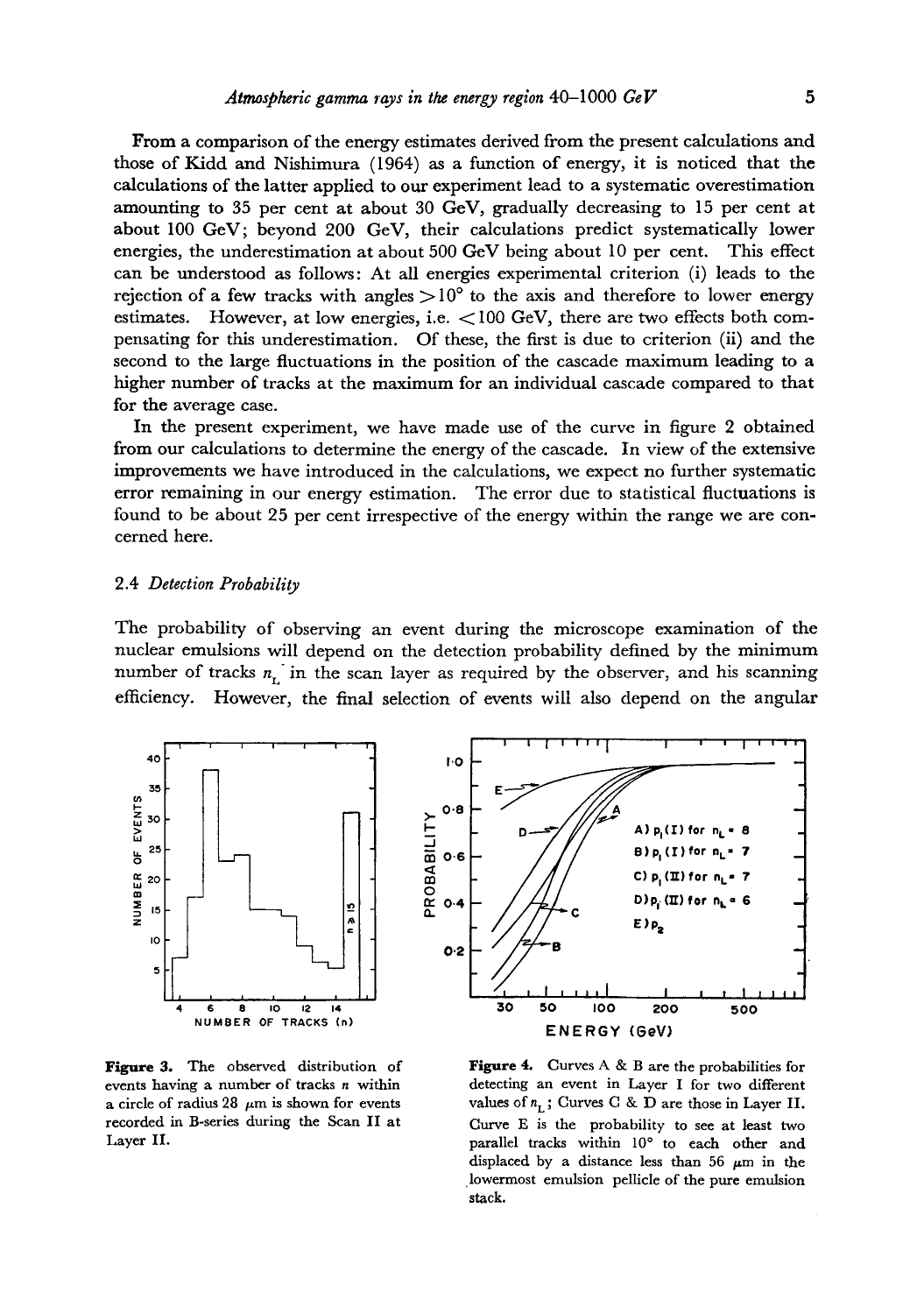| Scan    | $n_{\rm L}$ |                  |          | Scanning efficiency, per cent |                |                 |
|---------|-------------|------------------|----------|-------------------------------|----------------|-----------------|
|         | A-series    | <b>B</b> -series | C-series | $70 - 125$<br>GeV             | 125-200<br>GeV | >200<br>GeV     |
| Scan I  |             |                  | 8        | $70 + 10$                     | $83 + 15$      | $96^{+4}_{-20}$ |
| Scan II |             | 6                |          | $84 + 8$                      | $84 + 9$       | 100             |

Table 1. Pick-up criteria for scanning and the scanning efficiency

and energy acceptance criteria employed. In this section we will consider only the former, i.e. the detection probability; the angular and energy acceptance criteria and the scanning efficiency will be considered in sections 2"5 and 2.6 respectively.

The detection probability for gamma ray initiated cascades depends upon: (i) the minimum number of tracks  $n_L$  as required by the observer while scanning for the event; (ii) the energy of the gamma ray; and (iii) the depth at which the scanning is made. In order to determine rquirement (i) quantitatively, we measured the number of tracks n within a circle of radius 28  $\mu$ m at Layers I and II for all identified events obtained in Scans I and II. In figure 3 we show a typical distribution of the number of tracks at Layer II of all events (electron and gamma ray initiated events) obtained from the B-series during Scan II. One can see from the histogram that for  $n < 6$ , there is a significant drop in the efficiency of detection of events. We therefore set  $n_{\rm t} = 6$  tracks for the B-series of Scan II. Identical procedures were followed for all the other scans and we present in table 1, the values of  $n<sub>L</sub>$  for different scans and for different series.

Knowing the value of  $n_{\rm L}$  one can determine the probability  $p_1$  of finding atleast  $n_{\rm L}$ tracks in the scan plate provided the number distribution of tracks at a given depth is available for a given energy. For this purpose detailed Monte Carlo calculations were carried out (Anand and Stephens 1973) to determine the respective probabilities  $p_1(I, E)$  and  $p_1(II, E)$  for the two levels of scanning; the results are shown in figure 4 for values of  $n_L$  listed in table 1. One can see from this figure that in all cases  $p_1$  decreases sharply below 100 GeV and that Scan II is more favourable for scanning at low energies compared to larger depths.

While tracing the events from the sandwich section of the assembly into the pure emulsion section, it was found necessary to demand at least two associated tracks separated by distances less than 56  $\mu$ m and making angles less than 10° with one another in the lowest pellicle of the pure emulsion block, so that there will be 100 per cent efficiency in tracing events into the pure emulsion block. It is therefore necessary to calculate the probability  $p_2$  of such occurrences as a function of energy. From the Monte Carlo calculations already mentioned, we show in figure 4 the variation of  $p_2$  with energy. The condition that the event maintains at least two tracks upto the scanning layer was found to be always satisfied. One can see from figure 4 that  $p_2$  is a slowly varying function of energy.

A careful examination of the calculated values of  $p_1(\mathrm{I}, \, E)$ ,  $p_1(\mathrm{II}, \, E)$  and  $p_2$ , reveals that they are nearly independent of one another.

## 2.5. *Angular and Energy acceptance criteria*

One can see from figure 4 that at energies below about 60 GeV, the detection pro-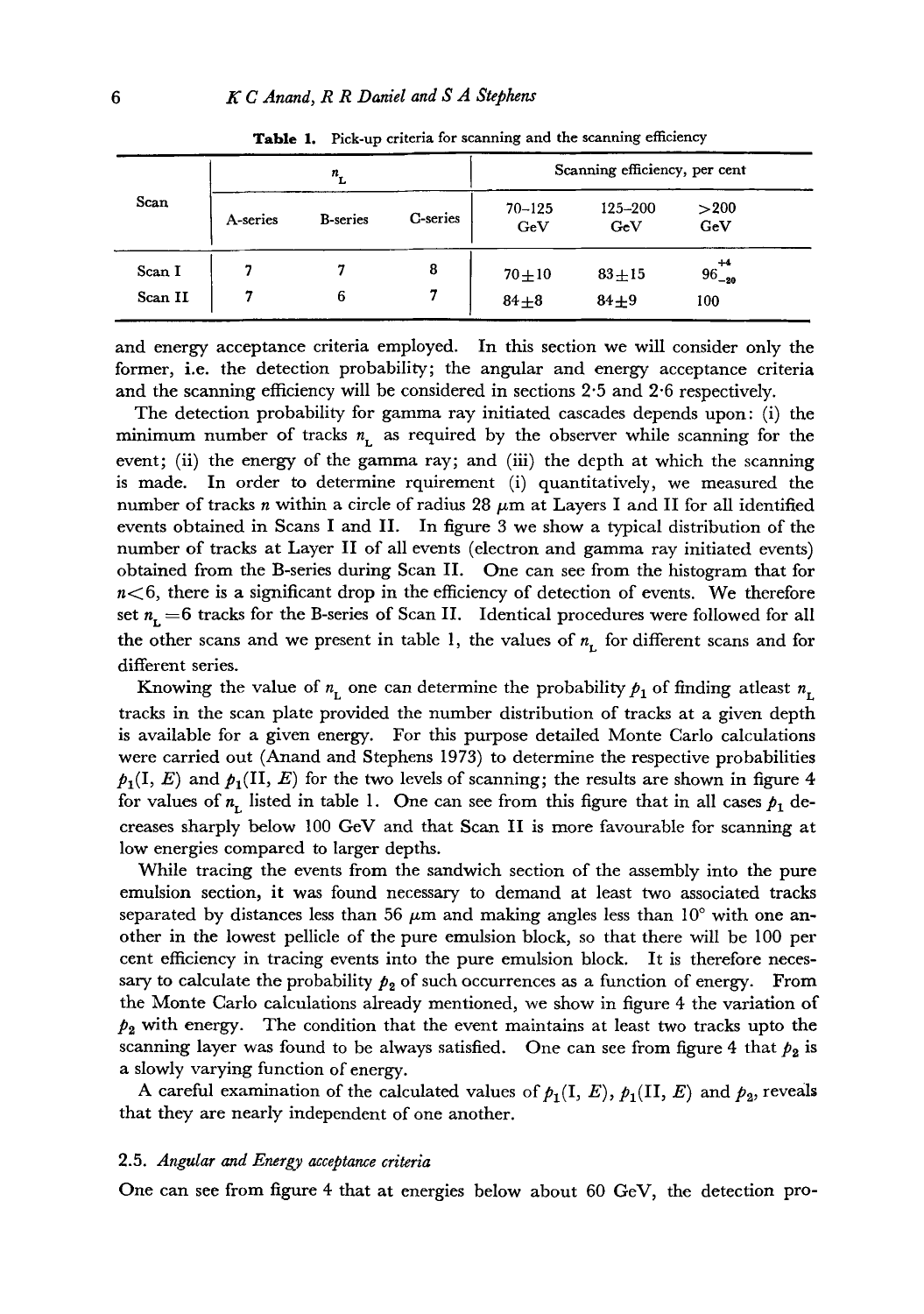

obtained in B-series only. **Figure 5.** The ratio  $R$  of the number of events having energy between  $E$  and  $E+dE$  and zenith angles between  $\theta$  and  $\theta + d\theta$  to the number above energy  $E_1$  in the same angular interval is plotted as a function of  $\cos \theta$ , for different energy intervals; the points marked within dotted

bability  $p_1$  decreases as the depth in the assembly increases; it therefore follows that as the zenith angle of the event increases,  $p_1$  decreases further. Secondly, the type of scanning technique adopted by us, namely the rapid movement of vertical focussing, m2.de the scanning less efficient for events with low energies and large zenith angles. In order to assess the magnitude of these effects, we have examined the variation with cos  $\theta$ , of the ratio  $R(\theta, E, E_1)d\theta dE$ ; here the quantity R is defined as the ratio of the number of events with energy E and angle  $\theta$  within the intervals dE and d $\theta$ respectively, to the total number of events of energy greater than a suitable value  $E_1$ above which  $p_1$  and  $p_2$  are close to unity but in the same angular interval. For the sake of convenience the ratios calculated for  $\theta = 20^{\circ}$ -30° are taken to be unity; the final values are summarized in figure 5. From this figure, one can see that for energies  $>$ 100 GeV, R is independent of  $\theta$  (curve I). Curve II indicates that events in the range 50-75 GeV show slight dependence on  $\theta$  for  $\theta > 40^{\circ}$ . Curves III and IV show that for energies  $\langle 75 \text{ GeV}, R \text{ decreases sharply above } 30^{\circ}$  (the points marked with dotted circles are from B-series in which even events with about 20 GeV were picked up with a high degree of efficiency). From an examination of figure 5, we arrived at the angular selection criteria as shown in table 2. Thus, finally we have rejected nearly all events having detection probability  $p_1 < 0.5$ , avoiding large correction factors.

After taking into account all the criteria described above, me obtained a total of 163 events with energies  $>35$  GeV for the final analysis.

#### 2.6. *Scanning effciency*

As mentioned in section 2.4, since we have counted the number of tracks within a circle of radius 28  $\mu$ m for all events observed in Scans I and II, it becomes possible to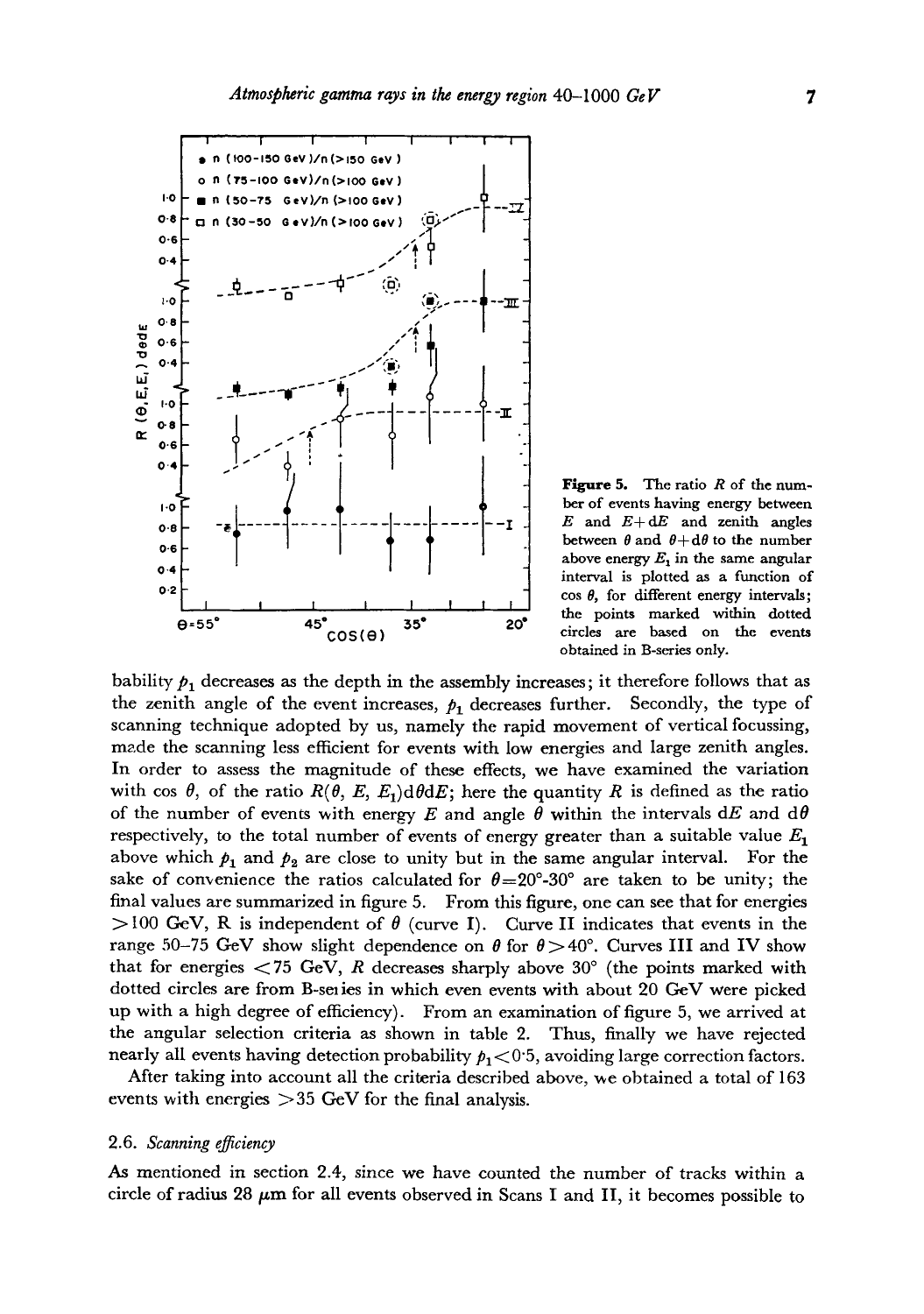| Energy interval        | Zenith angle              | <b>Series</b> | Low energy cut-off $E_{\rm m}$ |                  |
|------------------------|---------------------------|---------------|--------------------------------|------------------|
| in GeV                 | interval                  |               | Scan I                         | Scan II          |
| $E_{\gamma} < 75$      | $20^{\circ} - 35^{\circ}$ | А             | $70 \text{ GeV}$               | $50 \text{ GeV}$ |
| $75 \le E_{\nu} < 100$ | $20^{\circ} - 45^{\circ}$ | в             | $50 \text{ GeV}$               | $30\ GeV$        |
| $E_{\nu} \geq 100$     | $20^{\circ} - 60^{\circ}$ |               | $70 \text{ GeV}$               | $70 \text{ GeV}$ |

**Table** 2. Zenith angle and minimum energy criteria

calculate the scanning efficiency separately for the different scans. The scanning efficiency was found to be independent of the series and as a result, we could combine events initiated by both gamma rays and electrons from all series to determine the scanning efficiency as a function of energy. In table 1, we summarise the efficiencies for three different energy intervals; the higher efficiency for Scan II is probably due to the better care taken during the second scan. The efficiency for energy below 70 GeV could not be determined reliably because of the limited number of events available, after the application of selection criteria described earlier. However, since in Scan II, the efficiency remains the same in the energy intervals 70-200 GeV we assumed this trend to continue at least upto 30 GeV for B-series and upto 50 GeV for A-series. In the case of Scan I in B-series, the dependence of the scanning efficiency on energy, as suggested by the values in table 1, was extrapolated from 70  $GeV$  to 50  $GeV$ .

## **3. Results**

#### 3.1. *Flux and energy spectrum of gamma rays at the float altitude*

In order to determine the flux of gamma rays, one requires: (i) the number of gamma rays incident on the detector assembly for a given energy interval, and (ii) the corresponding geometrical factor. The former was estimated in the following manner. All observed gamma rays were grouped into small energy intervals, and each of these numbers multiplied by a factor  $k(E)$  given by

$$
k^{-1}(E) = \{p_1(E, 1) \epsilon(E, 1) + p_1(E, 1I) \epsilon(E, 1I) \}= p_1(E, 1) p_1(E, 1I) \epsilon(E, 1) \epsilon(E, 1I) \} p_2(E) p_3
$$
(1)

where  $\epsilon'$ s are the various scanning efficiencies, and  $p_a$  the probability of materialization of the gamma ray in the pure emulsion block. It may be noted that equation 1 is strictly valid only if the probabilities  $p'_1s$  are independent of each other, indeed this is found to be true at low energies while at high energies, since these probabilities are close to unity, the above assumption does not lead to any deviation from the true situation (section 2.4). In this manner we determined the total number of gamma rays incident on the detector assembly for different energy intervals.

The geometrical factor at energies  $\geq 100$  GeV, after taking into account the rejection of events entering through the sides and bad regions in the emulsion, is  $4.19 \times 10^3$  $(m<sup>2</sup>$  sr sec). Since below 100 GeV, the geometrical factor for each energy interval depends also on the selection criteria used (table 2), they were calculated separately. Furthermore, the effective atmospheric depth varies from  $14.3 \text{ g cm}^{-2}$  at energies  $>100$  GeV to 11.7 g cm<sup>-2</sup> for energies  $<$  75 GeV; hence we have corrected all flux values below 100 GeV using a depth dependent function,

$$
f(x) = 6.069 \exp(-x/125.0) - 5.914 \exp(-x/94.4) - 0.115 \exp(-x/21.64)
$$
 (2)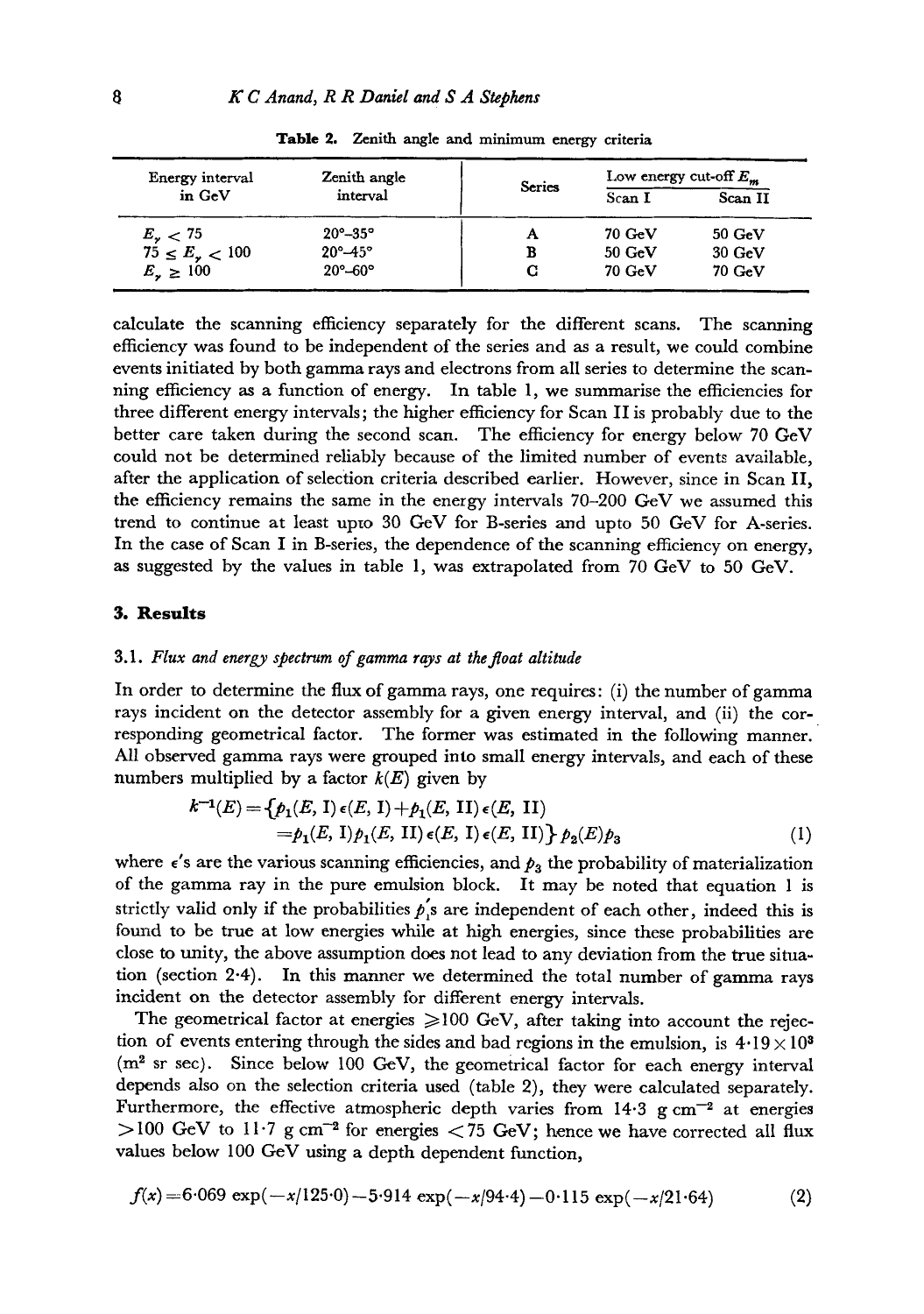

Figure 6. The differential energy spectrum of gamma rays at an effective depth of  $14.3 \text{ g cm}^{-2}$  is shown in the left hand side, while the production spectrum of gamma rays at the top of the atmosphere is shown on the right hand side.

This function has been derived using the one-dimensional cascade theory (see equation 6b). The corrected flux values are plotted on the left hand side of figure 6; the errors shown in this figure include both statistical and the uncertainties in the calculated probabilities and efficiencies. The differential energy spectrum of the observed gamma rays (Curve I) at an effective depth of  $14.3$  g cm<sup>-2</sup> for energies greater than 40 GeV can be represented by a simple power law of the type

$$
\mathcal{J}_{\star}(E) = 129.4 E^{-2.62 \pm 0.12}
$$
 photons (m<sup>2</sup> sr sec GeV)<sup>-1</sup>

*Comparison with other available data*—Though a number of attempts have been made in the past to study high energy gamma rays in the upper atmosphere, they are usually associated with large statistical errors and/or large systematic errors. However, for the sake of completeness we will now discuss them here. We summarise in table 3, the available information on the spectral shape of the integral energy spectrum. We infer from this table that within the errors quoted, all values are consistent with one another. However, of the four investigations included in table 3, the one due to Nishimura *et at* (1970) gives absolute flux values a factor of two smaller than the present work; here it will be pertinent to remark that while these authors made corrections for scanning efficiency, they have, without justification, assumed the detection probability to be 100 per cent. The results of Kidd (1963a) on the other hand have been revised in a subsequent paper (Abraham *et al* 1963a) in view of the unexplained disagreement between their observations by a factor two. Subsequent to this, these values have been reduced by a factor of 10 (Kidd 1963b; Abraham *et al* 1963b) ! In the experiment of Malhotra *et al* (1965) the production rate of gamma rays was deduced for the top of the atmosphere assuming a mean floating altitude of 22 g  $cm^{-2}$ over a total float time of 28 hours of which the altitude for 18 hours was deduced from-indirect means when the atmospheric depth is supposed to have varied by as much as 16 to 51 g  $\rm cm^{-2}$ . Attention should be drawn here that small changes in float altitude lead to large variations in the derived production spectrum because of the larger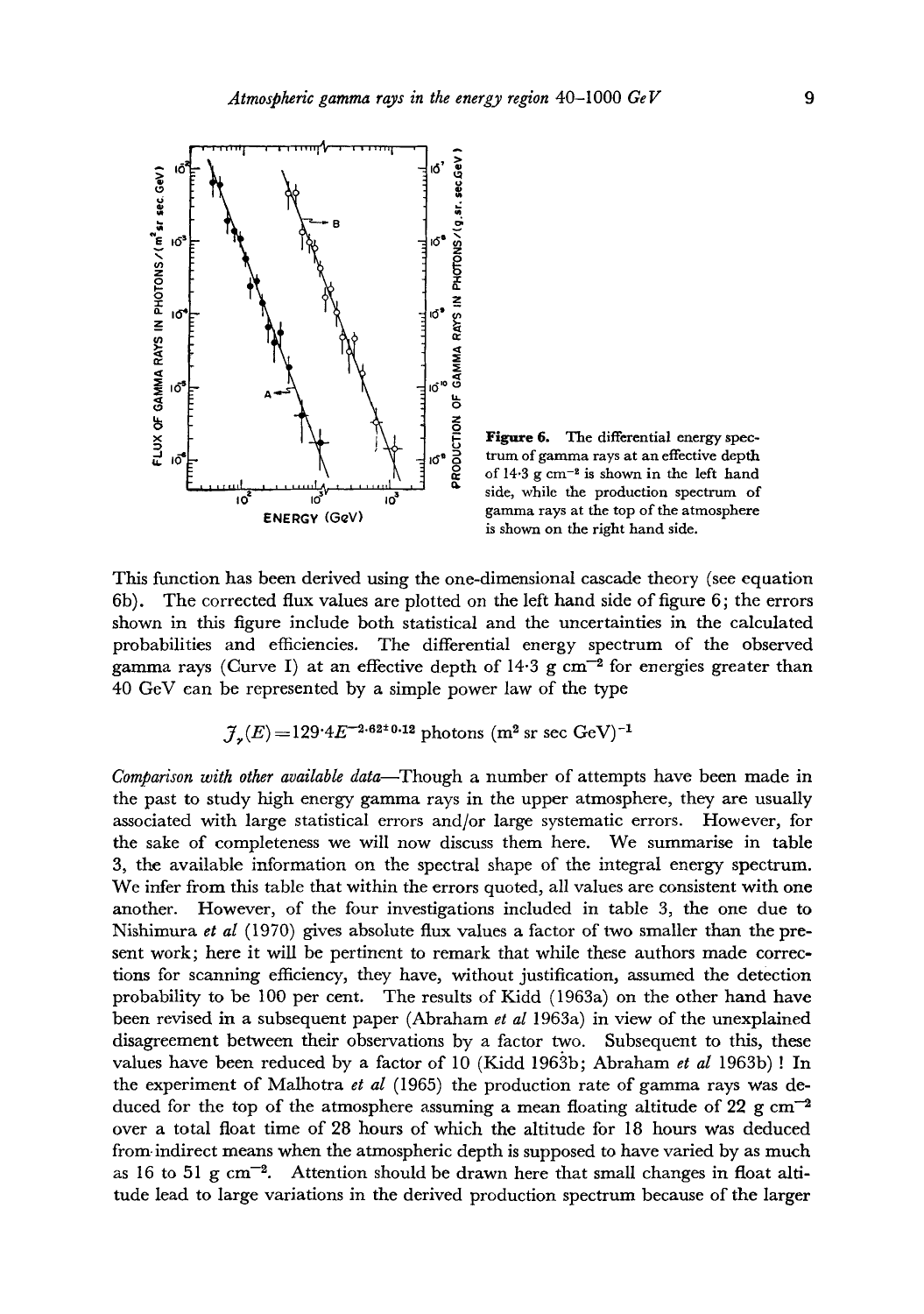| Energy in GeV | Spectral index                | Float altitude<br>$g \text{ cm}^{-2}$ | Reference                           |  |
|---------------|-------------------------------|---------------------------------------|-------------------------------------|--|
| 500-1500      | $2.0 + 0.5$                   | .8                                    | Duthie et al (1962)                 |  |
| 70–1000       | $+0.3$<br>$1.9^{+0.2}_{-0.2}$ | 6-5                                   | Kidd (1963a); Abraham et al (1963a) |  |
| 370-2650      | $1.57 + 0.08$                 | 22                                    | Malhotra et al (1965)               |  |
| 50-200        | $1.8 + 0.4$                   | $6-0$                                 | Nishimura et al (1970)              |  |
| $40 - 1000$   | $1.62 + 0.12$                 | $10-3$                                | present experiment                  |  |

Table 3. Integral spectral index of gamma rays at balloon altitudes

geometrical factors involved at larger atmospheric depths. Finally, the measurements due to Duthie *et al* (1962) are associated with very large statistical errors; not only that, in this experiment, as also in that of Malhotra *et al* (1965) the flux values include gamma rays and electrons since experimentally it is not possible to separate the two. Thus it is clear that the present experiment leads to the first reliable determination of the spectral shape and absolute flux of atmospheric gamma rays near the top of the atmosphere in the energy range 40-1000 GeV.

## 3.2. *The Production spectrum of gamma rays at the top of the atmosphere*

Gamma rays observed at balloon altitudes contain, in principle, contributions from these sources: (i) those produced through nuclear interactions of primary cosmic rays with atmospheric nuclei; (ii) those radiated by primary electrons; and (iii) primary cosmic gamma rays. It is now generally acknowledged that the flux of gamma rays of primary origin is negligible for our purpose. Gamma rays radiated by primary electrons during their propagation in the atmosphere can be evaluated using the observed flux of primary electrons and the relevant bremsstrahlung cross-section. Since there is an indication of a steepening of the primary electron spectrum beyond about 150 GeV (Anand *et al* 1971), we have separately calculated the radiated gamma rays by making use of the electron spectrum given by Anand *et al* (1968) to continue up to 1000 GeV and also assuming a steepening beyond 150 GeV by one power. It is then found that even the mean of these estimates is only about 10 per cent of the observed flux values; the uncertainty in this estimated flux is about 5 per cent of the observed value at 1000 GeV which decreases to about 2 per cent around 50 GeV. After subtracting the estimated contribution due to gamma rays radiated by primary electrons from the observed flux, the production spectrum at the top of the atmosphere through interactions of cosmic ray nuclei is given by

$$
P_{\mathbf{y}}(E, 0) = \tilde{\mathbf{J}}_{\mathbf{y}}'(E, x) / 47.1 f(x)
$$
\n
$$
\tag{4}
$$

where  $f'_r(E)$  is the corrected flux of gamma rays. In figure 6, we have shown on the right hand side the production spectrum of gamma rays in units of photons  $g^{-1}sr^{-1}sec^{-1} GeV^{-1}$ . This spectrum can be represented by a power law of the type:  $P_r(E, 0) = 8.02 \times 10^{-4} E^{-2.60 \pm 0.09}$  photons (g sr sec GeV)<sup>-1</sup>

A comparison of this spectrum with that determined below 30 GeV (Stephens 1970a) shows that while the spectral index is the same, the absolute intensity above 40 GeV is about a factor of two, larger than that expected by simply extrapolating the spectrum obtained at low energies. One possible explanation offered (Stephens 1970b) for this apparent increase in the flux of gamma rays at high energies is a change in the characteristics of high energy interactions at primary energies greater than a few hundred GeV.